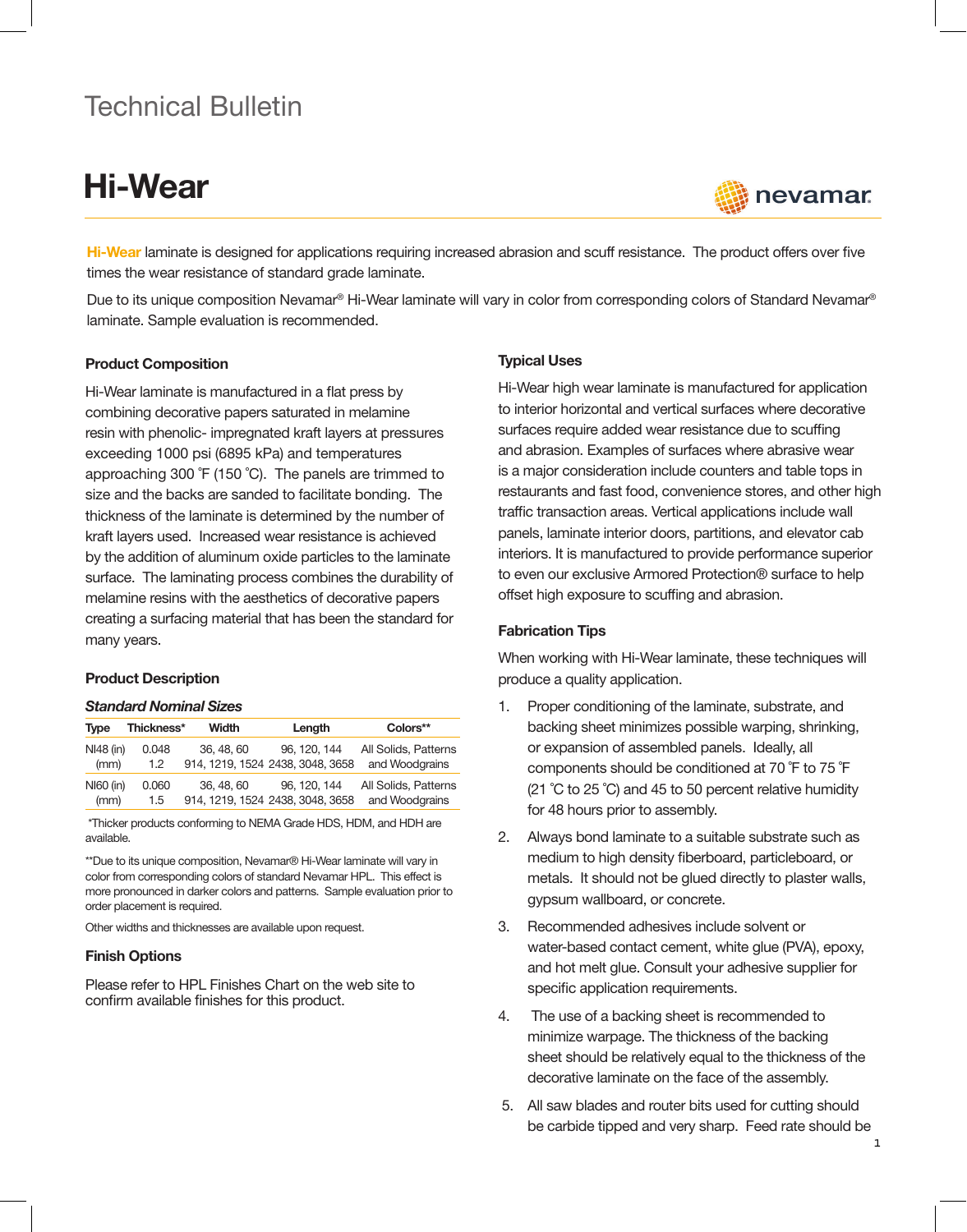slow and tool speed should be high.

- 6. Increased tool wear rate may be experienced when fabricating Hi-Wear as compared to standard laminate.
- 7. Inside corners of cutouts for electrical outlets, sinks, etc., should have a minimum radius of 1/8" (3 mm) and be filed smooth. This reduces the likelihood of stress cracks.
- 8. All edges of laminate should be filed smooth with file direction towards substrate to help prevent stress cracks and to minimize chipping.
- 9. When fasteners are required, it is advisable to first drill an oversized hole through the laminate. This reduces the likelihood of stress cracks.
- 10. Hi-Wear laminate is intended for interior use only and should not be exposed to extreme humidity, continuous sunlight, or temperatures above 275 ˚F (135 ˚C) for extended periods of time.

## Codes and Certifications

1. American National Standards Institute/National Electrical Manufacturers Association (ANSI/NEMA) LD 3-2005, "High- Pressure Decorative Laminate": for HDS, type I48 complies, for HDM, type NI60 complies.

#### Care and Maintenance

Nevamar® decorative laminate provides a durable surface that is easy to maintain using ordinary care.

To maintain the laminate's lasting beauty, cleaning with a solution of warm water and liquid dishwashing detergent is all that should be required in most cases.

Stains may be removed with most non-abrasive household cleaners such as FORMULA 409®, GLASS PLUS® or WINDEX® with AMMONIA D®. Light scrubbing with a soft bristled brush may be necessary to remove stains from the depth of the structure on some textured surfaces.

If the stain persists, use a paste of baking soda and water and apply with a soft bristled brush. Light scrubbing for 10-20 strokes should remove most stains. Although baking soda is a low abrasive, excessive scrubbing or exerting too much force may damage the decorative surface.

Stubborn stains that resist any of the above cleaning methods may require the use of undiluted household bleach. Apply the bleach to the stain and let stand no longer than 1 1/2 minutes. Rinse thoroughly with warm water and wipe dry. This step may be repeated if the stain appears to be going away and the color of the laminate has not been affected. WARNING: Prolonged exposure of the laminate surface to bleach will cause discoloration.

#### Technical Information Physical Properties

| <b>TEST</b>                                                       | LD 3-2005<br><b>TEST</b> | <b>NEMA</b><br><b>NEVAMAR</b><br><b>VALUES</b><br>Method | <b>TYPICAL</b><br><b>HGS</b><br><b>NEMA STD.</b><br><b>NI48</b> | <b>NEVAMAR</b><br><b>VALUES</b><br><b>HDS</b> | <b>TYPICAL</b><br><b>HDM</b><br><b>VALUES</b><br><b>NI60</b> | <b>NEMA STD.</b><br><b>HDM</b>             |
|-------------------------------------------------------------------|--------------------------|----------------------------------------------------------|-----------------------------------------------------------------|-----------------------------------------------|--------------------------------------------------------------|--------------------------------------------|
| Thickness                                                         | (in)<br>(mm)             |                                                          | $0.048 \pm 0.003$<br>$1.2 \pm 0.08$                             | $0.048 \pm 0.005$<br>$1.2 \pm 0.12$           | $0.060 \pm 0.003$<br>$1.5 \pm 0.08$                          | $0.059 \pm 0.005$<br>$1.5 \pm 0.12$        |
| Appearance                                                        |                          | 3.1                                                      | Complies                                                        |                                               | Complies                                                     |                                            |
| Light Resistance                                                  |                          | 3.3                                                      | Slight effect                                                   | Slight effect                                 | Slight effect                                                | Slight effect                              |
| Cleanability<br><b>Stain 1-10</b><br>Stain 11-15                  |                          | 3.4                                                      | 5<br>No effect<br>No effect                                     | $20$ (max)<br>No effect<br>Moderate effect    | 5<br>No effect<br>No effect                                  | $20$ (max)<br>No effect<br>Moderate effect |
| <b>Boiling Water Resistance</b>                                   |                          | 3.5                                                      | No effect                                                       | No effect                                     | No effect                                                    | No effect                                  |
| <b>High Temperature Resistance</b>                                |                          | 3.6                                                      | No effect                                                       | Slight effect                                 | No effect                                                    | Slight effect                              |
| <b>Ball Impact Resistance</b>                                     | (in.)<br>(mm)            | 3.8                                                      | 55<br>1397                                                      | 50 (min.)<br>1250 (min.)                      | 60<br>1524                                                   | 55 (min.)<br>1400 (min.)                   |
| <b>Radiant Heat Resistance</b>                                    | (sec)                    | 3.10                                                     | 200                                                             | 125 (min.)                                    | 300                                                          | 150 (min.)                                 |
| Dimensional Change<br>Machine Direction<br><b>Cross Direction</b> | (%)<br>$(\% )$           | 3.11                                                     | 0.25<br>0.70                                                    | $0.50$ (max.)<br>$0.90$ (max.)                | 0.25<br>0.70                                                 | $0.50$ (max.)<br>$0.90$ (max.)             |
| <b>Wear Resistance</b>                                            | (cycles)                 | 3.13                                                     | 3500                                                            | 400 (min.)                                    | 3500                                                         | 3000 (min.)                                |